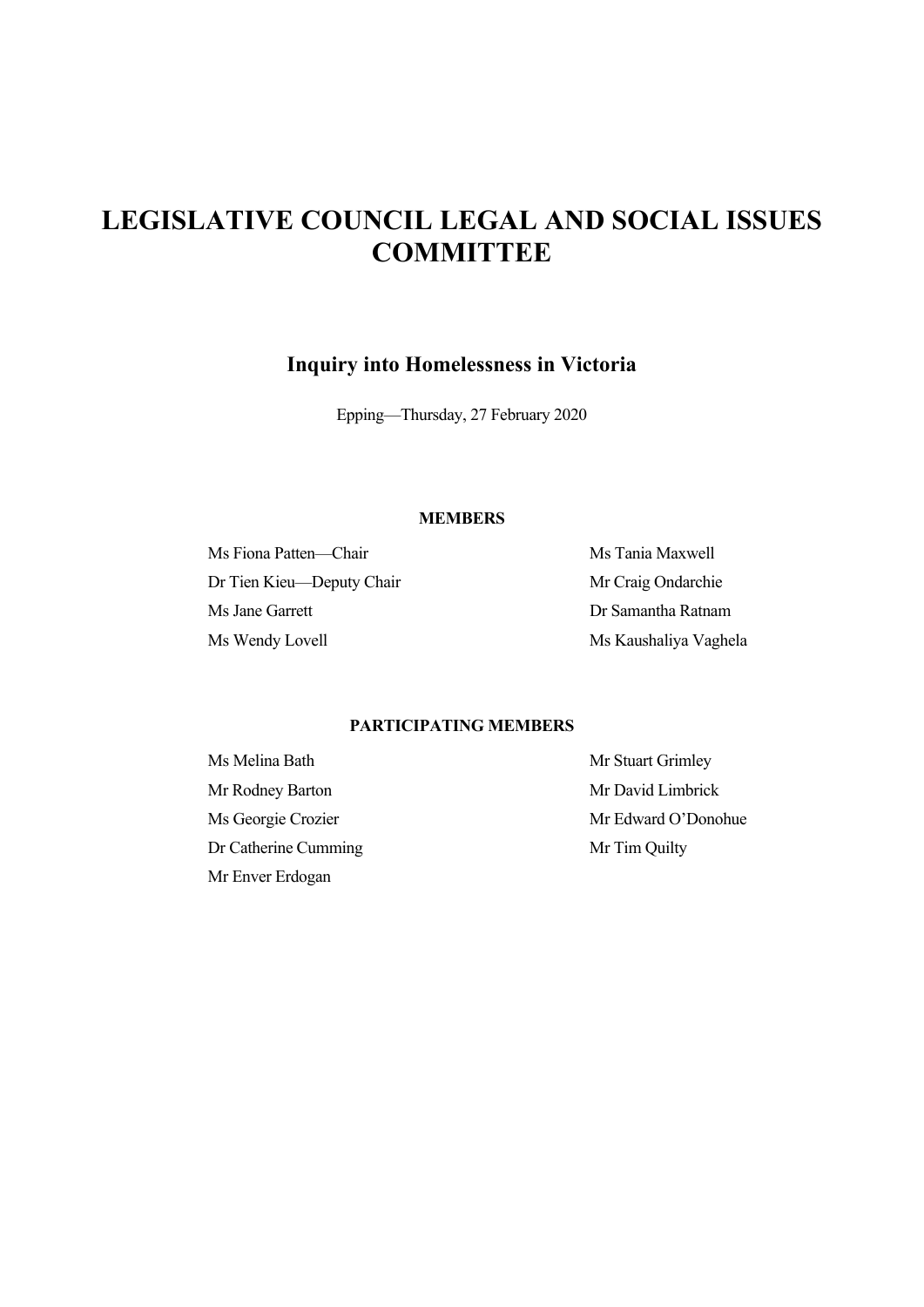#### **WITNESS**

Ms Gerda Zimmermann, Senior Housing Case Manager, DPV Health Whittlesea.

**The CHAIR**: Thank you, Gerda, for your patience there for a minute. Welcome. I just need to give you a couple of more formal messages before we start. This is a public Inquiry into homelessness and we are the Standing Committee on Legal and Social Issues. All evidence taken at this hearing is protected by parliamentary privilege, and that is through our *Constitution Act* as well as the standing orders of the Legislative Council. That means any information that you give today is protected by law. However, any comment repeated outside this hearing may not get the same protection. Any deliberately false evidence or misleading of the Committee may be considered a contempt of Parliament.

As you can see, Hansard is here. They are recording everything. You will receive a transcript of that, which I encourage you to have a look at and make sure that we represent you honestly and correctly. Eventually that will go up on our website and it will form part of the information that forms part of our report.

So, Gerda, if you would like to just give us some opening remarks, introduce yourself and tell us a bit about your work, then we will have a conversation with the Committee.

**Ms ZIMMERMANN**: Yes, sure. My name is Gerda. I am the team leader of the homelessness team at DPV Health, which is a community health service. We are really uniquely placed, being part of a community health service, because most people think of community health as being occupational therapy, allied health and those sorts of things. So it is quite unusual that we are placed there.

**The CHAIR**: Are you the only one?

#### **Ms ZIMMERMANN**: Yes.

#### **The CHAIR**: Amazing.

**Ms ZIMMERMANN**: We were Whittlesea Housing—I cannot remember when—before my time, and then Plenty Valley Community Health got the funding and we became part of Plenty Valley, which is now DPV. Our role is as a case management service, so we are not a crisis service. All our referrals come from Haven; Home, Safe, and I am sure Haven explained that they have a prioritisation list of people who come in for their IAP assessments and then, depending on need, they will refer them to our service when we have a vacancy. Generally these are people with multiple and complex needs around homelessness, maybe multiple incidences of homelessness. Our role is in long-term case management. We advocate generally for people to go into transitional housing, depending on their level of support need. So generally people with high-support needs are advocated for transitional properties.

In the local area of Whittlesea we are seeing families generally escaping family violence as the main reason for their homelessness. Generally those people may be couch surfing, staying with friends, staying in motels, staying in cars. The accommodation is substandard and not great because there is no crisis accommodation here for them to go into. Our role is generally to support people long term while wrapping services around those people as well, so looking at ending their cycle of homelessness but also looking at the other contributors that assisted them—not assisted, but you know—

# **Mr BARTON**: Got them there.

**Ms ZIMMERMANN**: Got them there, thank you. That sounds smart. That might be mental health or family violence support. The children are our clients as well, so we look at the whole family as a unit. Even though a parent is the main person that we support, children also come into the work that we do.

As I was saying, transitional housing is generally the sort of exit point that we are looking at to get people into as a support service, and as a safe, affordable housing option. I think the longest it has taken for someone to get a property in recent times is 15 months, just for a transitional property. We advocate to Haven; Home, Safe, who have the properties. If there is capacity and using maybe rapid rehousing options, then we will look at private rental as an option. Often the support needs are really high so private rental would not be sustainable.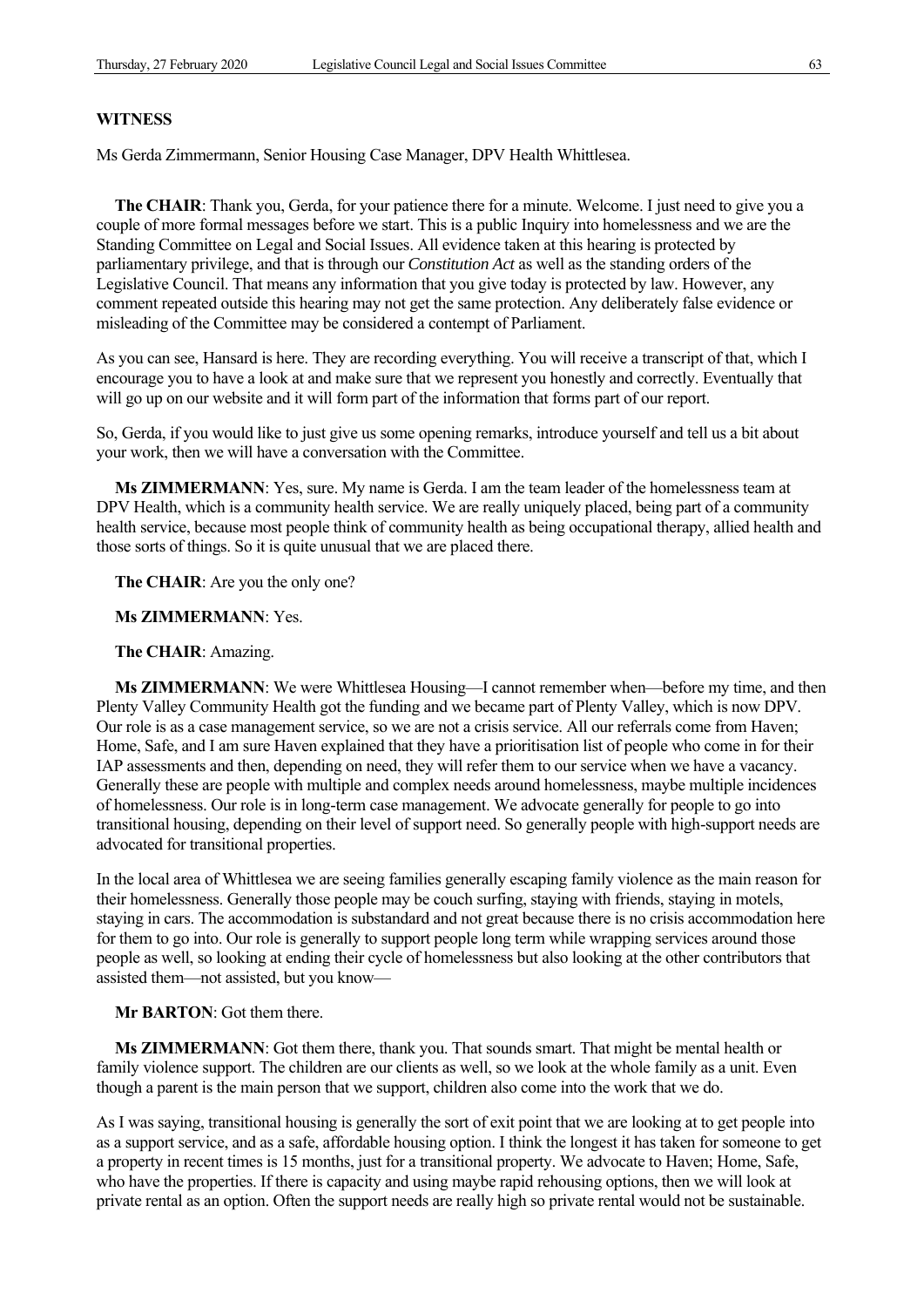We do not want to put people into properties and then the tenancies break down. We are looking at ending cycles of homelessness, not just sort of putting bandaids on and things.

At the moment we have probably got about 60 clients. Because people sit in transitional housing for such a long time now, they still have to have case management support while they are in those properties, so we continue to work with them even though maybe they do not have the same support issues anymore. We might have worked on those already over a 12-month or two-year period. People are getting into education and employment, maybe looking at building capacity in themselves and their own lives. They still might not have the income to sustain private rental so they are still in transitional. They do not really need our service anymore, but because they are in transitional housing we have to keep working with them.

**Mr BARTON**: Get engaged there.

**Ms ZIMMERMANN**: Yes. Which means we cannot take new people.

**The CHAIR**: That is right.

**Ms ZIMMERMANN**: So there is a real bottleneck.

**The CHAIR**: So these people have been settled? Those mental health problems have largely been settled?

**Ms ZIMMERMANN**: Yes. They have been supported. They have got counselling for family violence issues.

**The CHAIR**: The kids are in school.

**Ms ZIMMERMANN**: They have had a flexible support package to get some new furniture. The kids are settled in school. They have got some counselling.

**The CHAIR**: They just cannot get into a home.

**Ms ZIMMERMANN**: No. There is no exit point. People do go on to study and that is our role too, to build that capacity in people to help people help themselves. A hand up, not a hand down I guess is the way we look at it.

**The CHAIR**: I like that.

**Ms ZIMMERMANN**: There is no way to move forward from that so we are advocating to Haven; Home, Safe all the time for people for transitional because when we do take a new person we are also battling with WISHIN and MOSS—other case management services—for the same properties. It is kind of like the squeaky wheel gets the oil. It is the person who jumps up and down the loudest, if you are lucky. So advocacy obviously is a big part of our role.

We are generally seeing families, but sometimes we will get a single person come, and the options for a single person are less than for a family so we will have to look at a rooming house for that person, which is unsafe and insecure and you do not know who is going to move in next week. It might be a great group of people this week, but then Joe Bloggs moves out and Mr Kerfoops moves in and it all turns, so there is real instability around that. Once you are stuck in that rooming house cycle I think it is so expensive that you cannot get out of it. If you are paying \$300 for one room a week—you could get a flat for that, but if you do not have a rental history—

**Mr BARTON**: That is the hurdle, isn't it?

**Ms ZIMMERMANN**: Yes.

**Ms MAXWELL**: Gerda, can you access and HEF, TILA and CEEP for your clients?

**Ms ZIMMERMANN**: No. Only HEF. PRAP, yes, and we do use a lot of the rapid rehousing Moving On program where it is suitable. So for people who do have really high support needs, and we have got a lot of women who have lots of trauma out of family violence, they are not ready to go into those properties; maybe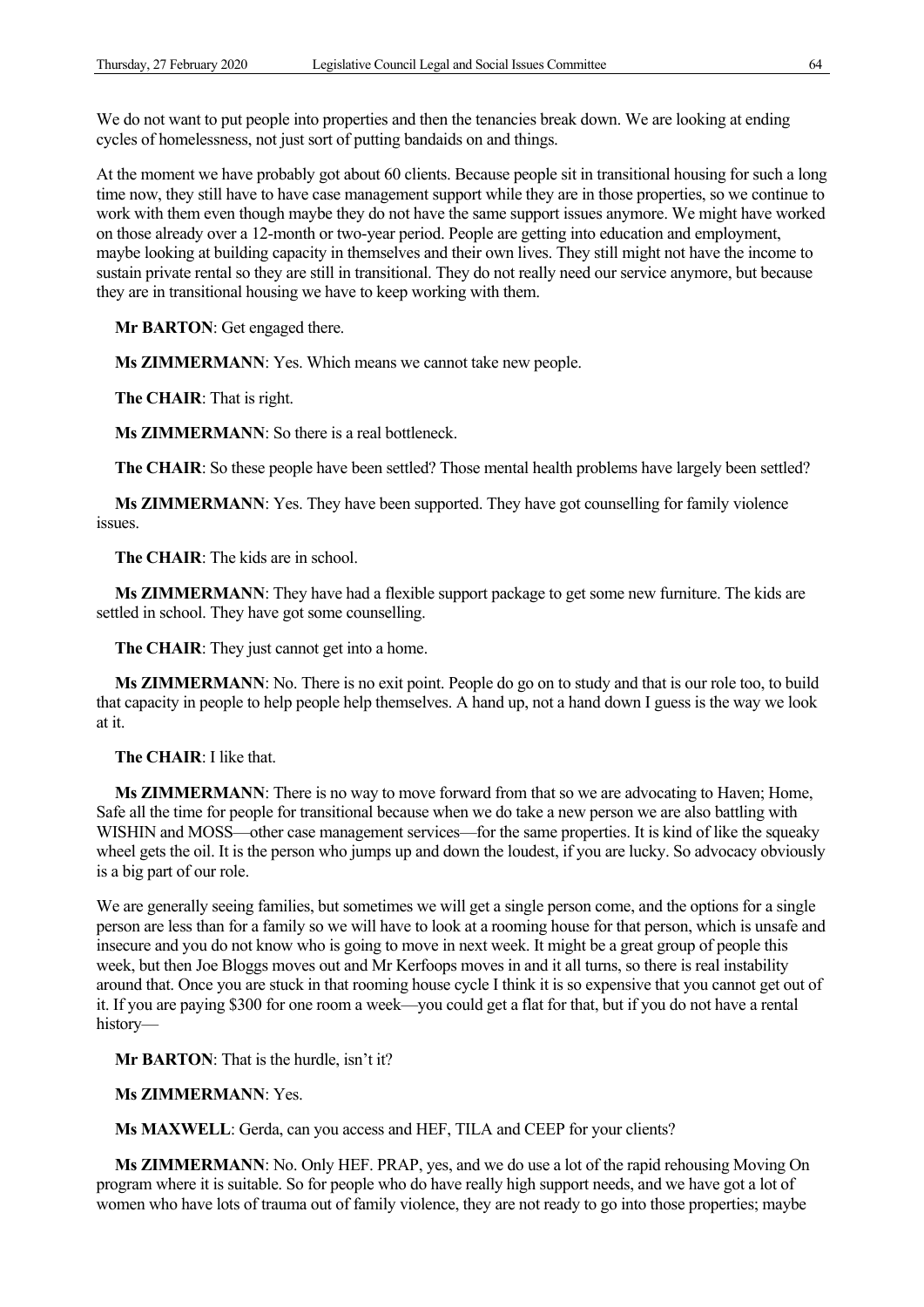later on down the track. But for Moving On we have got a few clients. We do use HEF, but we are really limited on what we can access within the scope of our practice, so that makes it a little bit more challenging as well to look at other options for housing.

Then we will get refugee and asylum seeker clients who are not eligible for transitional housing or for public housing and so we will have to try and support them into private rental, which I will take short term and then it took me eight months to get a lady a property because she kept being knocked back because of no rental reference. That was meant to be a short-term, like three-week little window of case management that turned into eight months because we do not want to leave people languishing either where situations get worse. This woman with her four children had nowhere to go. So that is a problem that we face.

We are actually doing a lot of amazing case management work. I do not actually know how sometimes we are housing people. I really do not.

**The CHAIR**: I do not know how you are doing it either.

**Ms ZIMMERMANN**: The majority of the clients, I think there is probably two at the moment who are waiting maybe for a transitional property or maybe for a Moving On property. We do not have brokerage funding at all. We rely on our connections within the community, so Whittlesea Community Connections and lots of other services through the LASN, the local area services network, which we sit on; lots and lots of connections through community for that support and for the support of clients because we are running out of options. Back in the day—I have been in homelessness for a really long time—that transitional public housing used to really cycle. You would get a new client, they would move through transitional housing for six to 12 months, they would get a public housing property and off they would go. It was a really smooth transition. But now there are blockages everywhere, so for Haven, for us for case management there are blockages. In every step there is another hurdle to overcome, and that is our biggest challenge.

**The CHAIR**: Thank you, Gerda.

**Ms ZIMMERMANN**: No, that is all right.

**The CHAIR:** It is great to see you are managing, surprisingly, to house—

**Ms ZIMMERMANN:** And I am really proud of the work that we do. We are a really small team: there are only five of us. We are actually waiting to employ a new person, so there are only four of us at the moment. There are other support services—WISHIN and MOSS—that cover Whittlesea. They are a little bit bigger than us, so we are the teeny-tiny team, kind of like Donna was saying with Hope Street.

**The CHAIR**: Yes, but you actually sit within a health service.

**Ms ZIMMERMANN**: We do. So they get heaps of funding for all that stuff, and they are fee for service and they are this and that, and then we are this tiny little service. We are actually getting a bit more of a profile, though, with our new CEO, which is kind of good.

**The CHAIR**: Excellent.

**Ms ZIMMERMANN**: But we have never had the opportunity to apply for funding elsewhere, so philanthropically or anything else, because when we were Plenty Valley we were not allowed to. So I am hoping that might change under the new DPV rules, that we can apply through Ian Potter or something. Even just a little bucket of money that we can use to support our clients for, you know, mowing the lawn or getting a skip bin, just doing those basic little things. Paying a bill when they are large, those sorts of things.

**The CHAIR**: You mentioned the LASN, the local area service networks. We have had some comments from some of the previous people suggesting that that could be reorganised to be more effective and work, probably like you, more nimbly or connect people more easily. Do you have any thoughts on that?

**Ms ZIMMERMANN**: They have got a really difficult job, and I fully acknowledge that. In terms of communication, we do not really know what is happening. Until we meet every three months or whatever, there is no real communication about what is happening with the department, what is happening with this, what is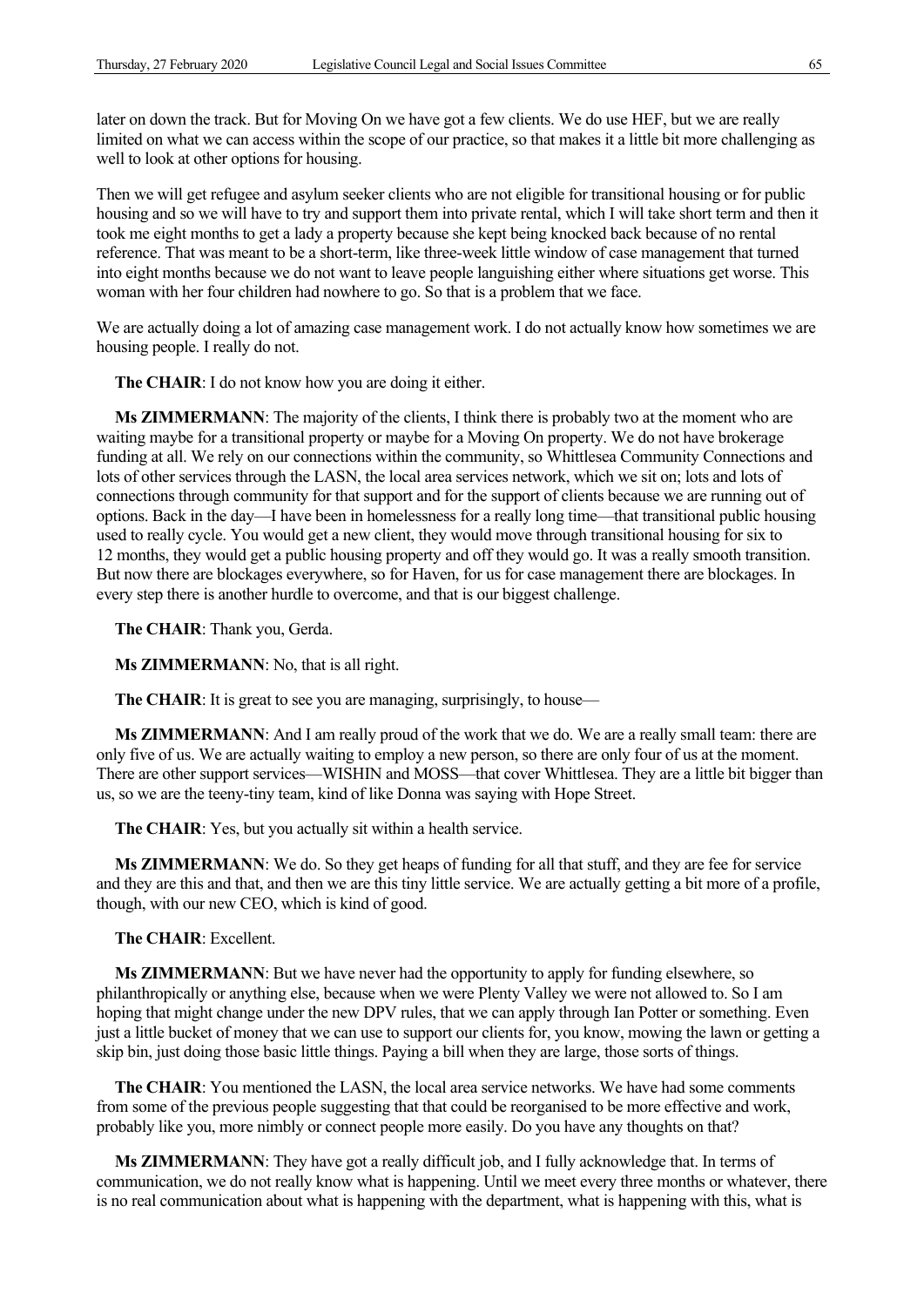happening with that, what work is actually being done by the LASN. Like, we are kind of kept in the dark about that. I would like a little bit more transparency around that, particularly because of the work that we do and the work that Donna does and Haven and everybody else does. We are all working for the same outcome.

**The CHAIR**: That is right.

**Ms ZIMMERMANN**: I would like to know a little bit about what is happening in that space. I do not know how it could be done differently. There is always a way to do things differently and a better way to do things. Because it has been done the same way forever, we are not really getting any positive outcome. Nothing is changing.

**Mr ONDARCHIE**: Well, demand is.

**Ms ZIMMERMANN**: Definitely. But the way that they are working, the way that the LASN works, has not changed for—I have been in housing nearly 15 years, and the LASN back then was working the same as the LASN is now. But the face of homelessness has changed, so maybe it needs to be stepped up.

**The CHAIR**: That move through to public housing or the move through out of transition used to occur.

**Ms ZIMMERMANN**: It does not now.

**Mr BARTON**: It just stops now.

**The CHAIR**: Yes, there are those clogs.

**Ms ZIMMERMANN**: Is that a lack of housing? There is a massive lack of social housing, absolutely, and social housing for everybody, like Donna was saying about young people. People with disabilities—there is no purpose-built properties for disabilities. Properties for older people—we are seeing a lot of older people, people that are ageing.

**The CHAIR**: Are you?

**Ms ZIMMERMANN**: Absolutely, homeless older people. Generally they are single people. So are they going to end up in a rooming house, this person who has worked all their life and has had their own home and for whatever reason that has fallen down? Yes, so we are seeing a lot of older people. I think something specific to support that cohort of people. Because we are an ageing population anyway, I think that is going to perpetuate it. It is not a one-off. I think that is going to—

**The CHAIR**: Yes, so while Donna was saying we need to really carve out and ensure that there is a quota for young people, you would suggest doing the same for the older people.

**Ms ZIMMERMANN**: Absolutely. I totally support what Donna is saying too—for older people, for sure. It is really unfortunate that there is more presentation at Haven; Home, Safe of older people. I have got some older clients too. We have got a few in our service.

**Mr BARTON**: It is one of those things, isn't it? We have got a lot of people living longer. As we all know, women over 55 are the biggest ones at risk now of moving into homelessness. They have got no superannuation. Rents are beyond them. There is a whole—

**Ms ZIMMERMANN**: Yes, completely, because they are on Newstart allowance. They are not even on a pension, some of them. If you are on Newstart—

**Mr BARTON**: Gerda, can I just ask, we have had mixed messages this afternoon about trying to get people into the private market: do you have trouble with real estate agents?

**Ms ZIMMERMANN**: Absolutely. We have got a relationship with one agent—with one agency—that is great, but we cannot rely on them solely every single time. We have had a lot of pushback from agents. I guess that we are trying to get a message across to agents, because we do go out with clients, we do outreach, so we go out with clients to house inspections and make sure that they have got their packs ready with their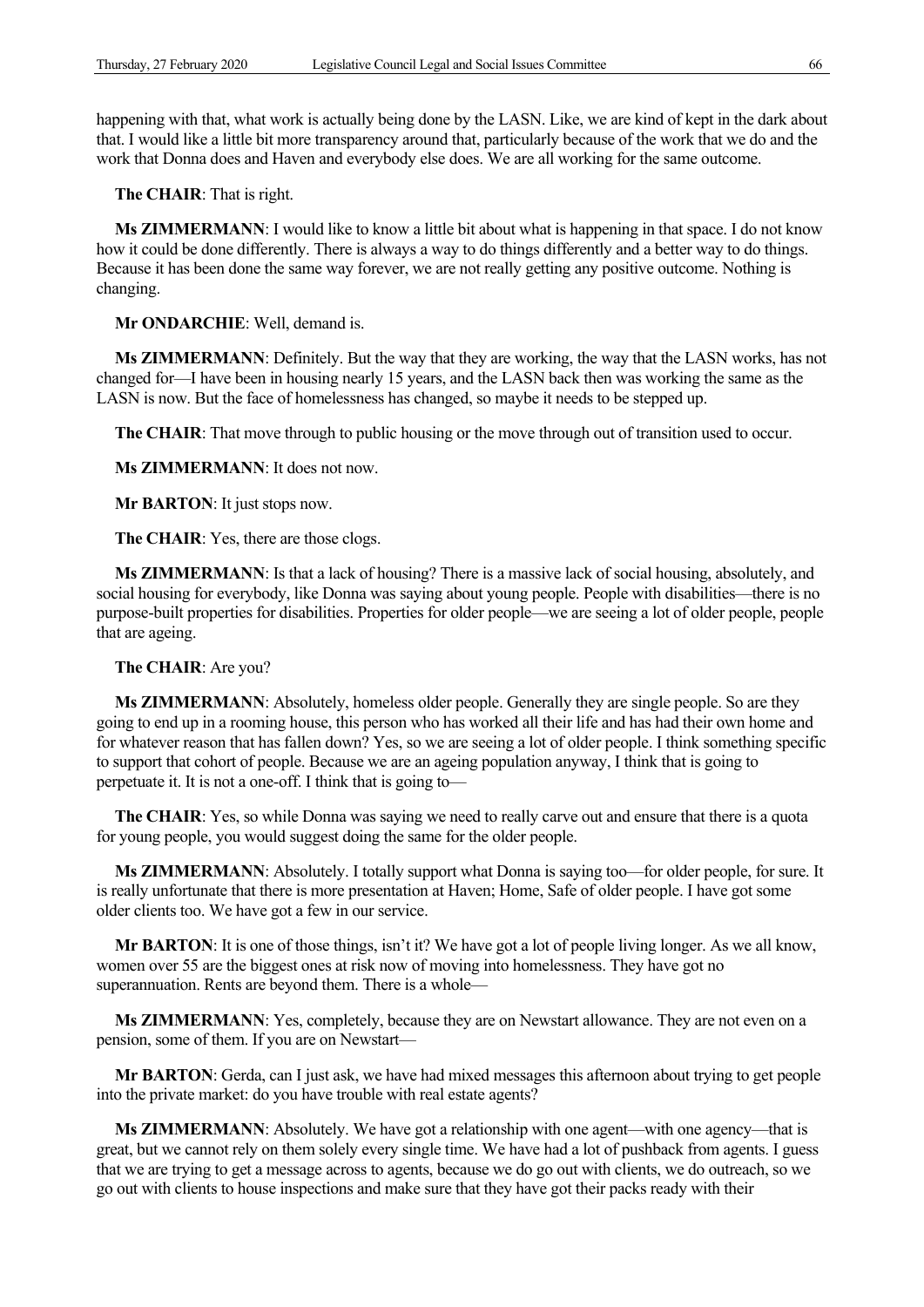information and those sorts of things. It is about educating people as well as building that capacity. It is really hard to change the mindset of an agent who thinks that a working person has a more secure income than a person on a disability support pension. It is actually not true. A person with a disability support pension is not going to lose their money. I could lose my job next week with a funding cut—

**Mr ONDARCHIE**: Could you not?

**The CHAIR**: Please don't.

**Ms ZIMMERMANN**: I have. I have been made redundant from a job because of a funding cut. I had four weeks notice. Sure, having a job and being employed is fantastic, but getting a disability support pension is a guaranteed income. But changing the mindset of real estate agents is really difficult because they are still seeing it as a benefit that comes from Centrelink and getting money from a job means more, it is more worthy or something.

**Mr BARTON**: It is bizarre. I think the Chair referred to: could the Government have more levers? I actually think: should the Government have a bigger stick? Is there anything else we can do? What should we think about?

**Ms ZIMMERMANN**: In terms of private rental real estate agents?

**Mr BARTON**: Yes.

Ms **ZIMMERMANN**: I think it is more around education, really. What I have noticed—and I have been a renter for a long time—is that the person that you meet when you go to rent a property or you go to inspect a property is generally a really young person. And I might be generalising, but I have been to a lot of house inspections and they are quite young.

The CHAIR: They are getting younger, aren't they?

**Ms ZIMMERMANN**: Yes, and maybe a little bit judgemental. So I do think it is just around education. Maybe they do not see that they are actually seen as being in positions of power to these people—to the clients that we support—because they are going to say yes or no, 'You can have this house'. To those people that means having a roof or not. So there is a real sense of authority put into a real estate agent from our clients' perspective. So maybe it is a little bit about educating them. It is just people. It does not matter where your money comes from. If you can pay the rent, who cares?

**Ms MAXWELL**: Gerda, how much influence do you think the person that actually owns the home that then goes through the real estate agent to have that let has—how much influence do you think they have behind the decision?

**Ms ZIMMERMANN**: The landlord, as opposed to—

**Ms MAXWELL**: Yes.

**Ms ZIMMERMANN**: Probably a fair bit. I have been a landlord.

**Ms MAXWELL**: Because I am wondering whether that is another area, another level, that needs to be discussed and determined, because if ultimately they are the ones having the say then we can say, 'Oh, the real estate agents will not do it', but it may not in fact be the real estate agents—

**Ms ZIMMERMANN**: Yes, it does come back down to the person who owns the home.

**Ms MAXWELL**: It could actually be the landlord who says, 'This is the criteria of who will go into my house'. So maybe we need to have a more flexible approach that real estate agents hold a certain number of rental properties that do not have that strict criteria on them.

**The CHAIR**: Or again for the house owner, whether it is again using those incentives of a discount on rates or a discount if they lease that property to certain cohorts of people.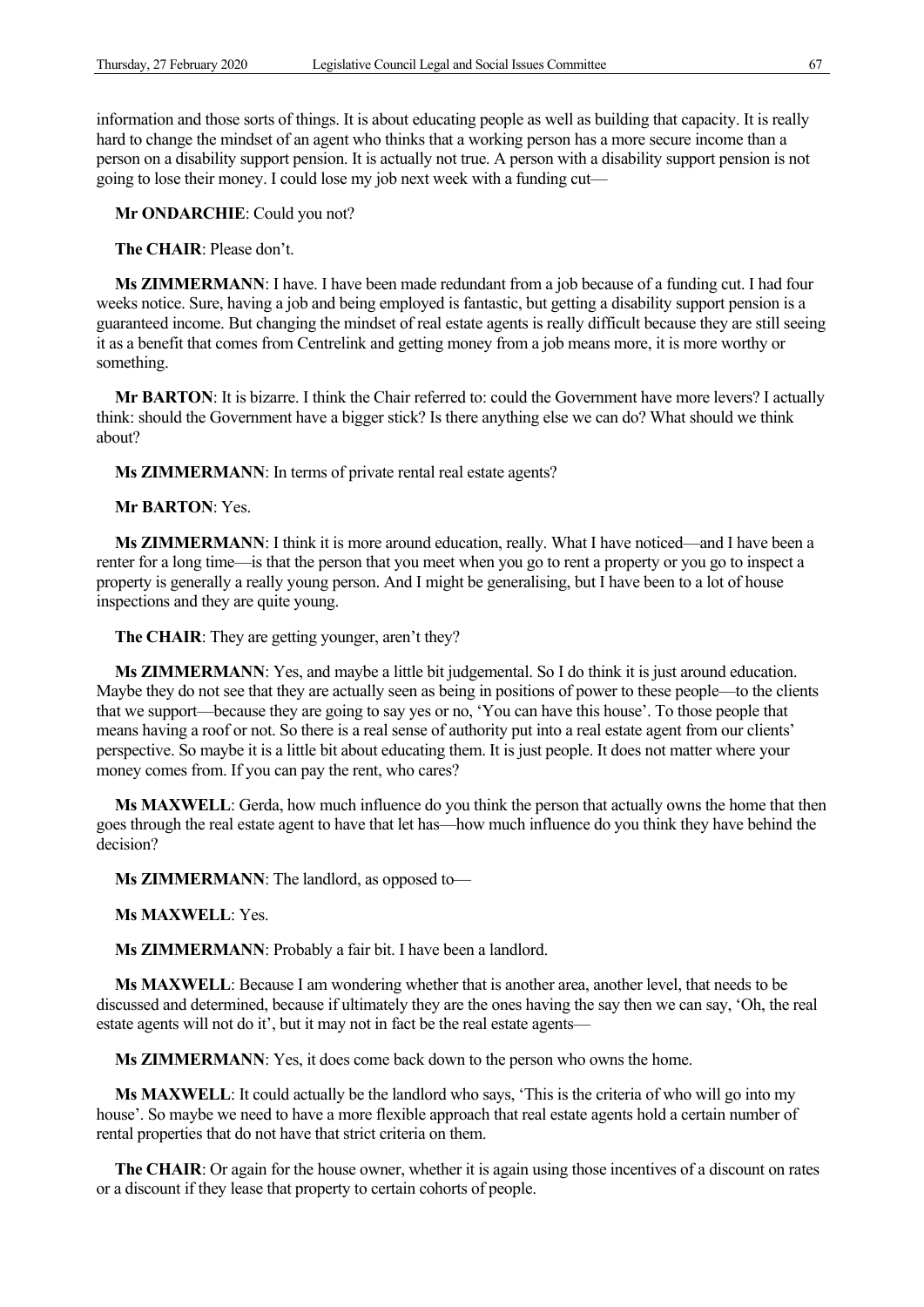**Ms ZIMMERMANN**: Yes, that is where social housing works brilliantly—or community housing because they do look at people who work but are on a lower income or someone who is working but only parttime, and there is that tiered rental scheme, where it caters for lots of different people. That works brilliantly, and I live in community, and I work. So, you know, the people who work help fund it.

**The CHAIR**: That is right. Yes, exactly.

**Ms ZIMMERMANN**: And it keeps growing and growing.

**The CHAIR**: That is exactly right.

**Ms ZIMMERMANN**: It is brilliant in that respect.

**The CHAIR**: Yes, absolutely.

**Ms ZIMMERMANN**: Do you want me to talk about the things that might help?

**The CHAIR**: You would like some change?

**Ms ZIMMERMANN**: Yes.

**The CHAIR**: Yes, please do.

**Ms ZIMMERMANN**: So I have already talked about the social housing aspect and all people with all abilities, long-term, safe, affordable. I also think there could be an Opening Doors access point—so I have talked with Haven; Home, Safe about this—out more in the northern growth corridor, because people are travelling to Preston to go and see somebody from a crisis service. It is a long way to go if you are in Mernda or Doreen or Whittlesea. So you could look at even just an outpost one or two days a week further north that people can access and know that they are going to be there on a Tuesday or a Thursday, and we would be willing to partner with them in that, because we do a bit of short-term case management as well, to be there on site to see people, to offer that support—the stuff that Haven cannot do in the short term.

I think that would prevent that big load of people turning up to Haven; Home, Safe on a Monday morning too, where they are out the door and on the street because it is the only access point in Whittlesea.

**The CHAIR**: So establishing something possibly around Epping?

**Ms ZIMMERMANN**: Absolutely, yes, and we have talked about it with Whittlesea Community Connections, and that being a possibility.

**The CHAIR**: Were they—

**Ms ZIMMERMANN**: They did, yes.

**The CHAIR**: That was certainly part of our conversation with them too.

**Ms ZIMMERMANN**: Sure. I think if the rapid rehousing program and the Moving On program—those initiatives for families who can avoid the homelessness system altogether, like divert it completely—could continue, that would be fantastic. We rely on those a lot. We are working with people who have had their own homes and just need to be diverted out of that, rehoused quickly and not even come near your Haven; Home, Safes of the world.

We need more of our services for people, because there are 700 people on the waiting list just at Haven; Home, Safe, waiting for case management support. And because we cannot push people through and exit them, they just languish on that list. So, yes, more case management would be great—really good services—or even expanding the ones that are there already, that exist already, I think, doing really great work. We just need more bums on seats really.

**The CHAIR**: And providing something that is slightly closer to home for this growth corridor.